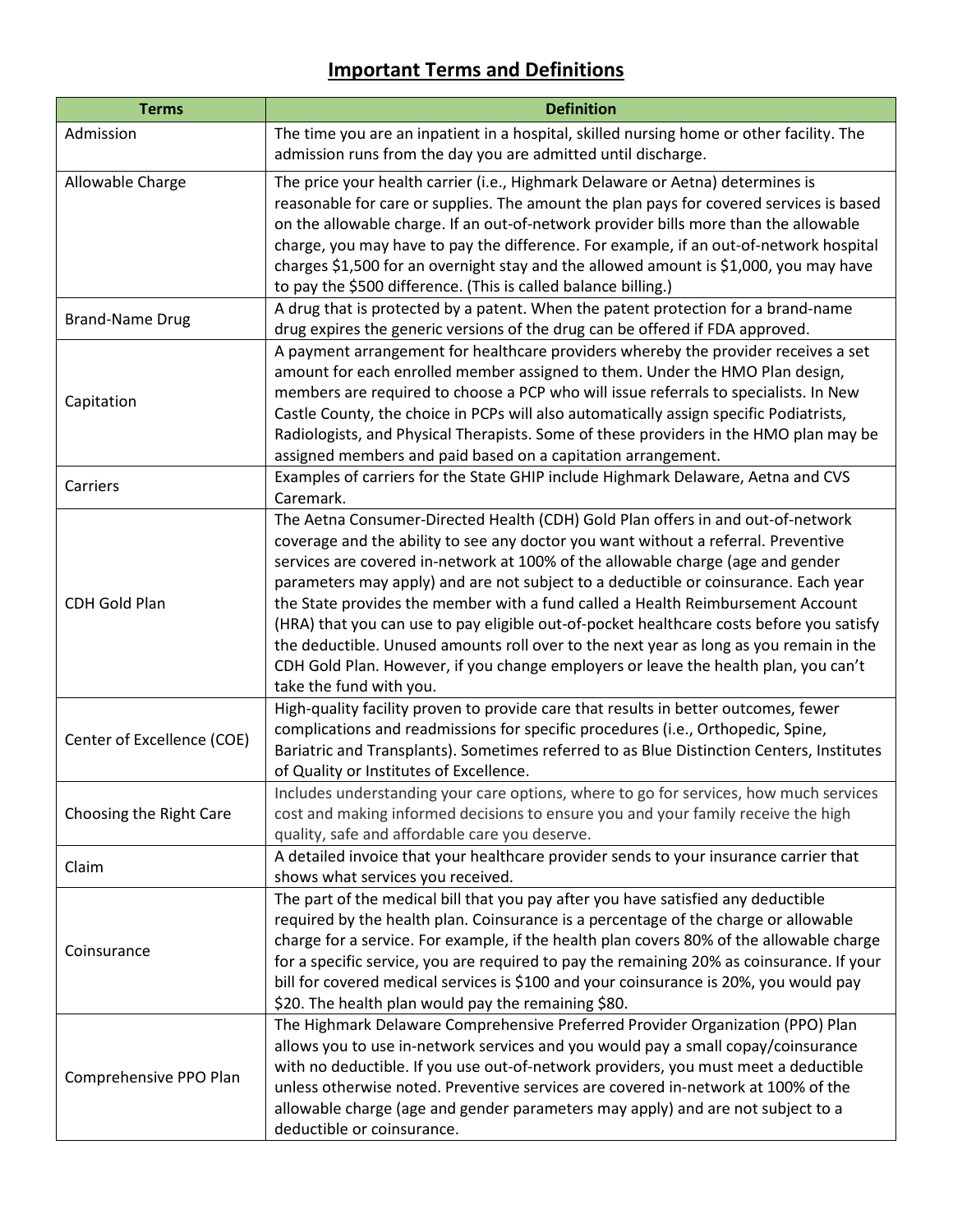|                                 | The fixed dollar amount that you may pay each time you receive services covered under     |
|---------------------------------|-------------------------------------------------------------------------------------------|
| Copay                           | your benefit plan. The amount can vary based on the type of service you receive, such     |
|                                 | as seeing your doctor, visiting a specialist or filling a prescription medication.        |
|                                 | The dollar amount you must pay before your plan begins to pay for most covered            |
|                                 | services. For instance, if you have a \$1,500 deductible, that's the amount you must pay  |
|                                 | up front, out-of-pocket, before your plan starts to pay. If you are in an employee and    |
| Deductible                      | spouse, employee and children, or employee and family plan, at least two individuals      |
|                                 | need to meet the individual deductible for the plan before the plan will begin to pay for |
|                                 | most covered services. Keep in mind that the deductible must be satisfied each plan       |
|                                 | year and for the State plans, the deductible does not apply to prescription coverage.     |
|                                 | State employees, pensioners and employees of participating groups may cover their         |
| Dependent Child                 | dependent children to age 26 in their State healthcare plan, dental plan and/or vision    |
|                                 | plan with no restriction on marital, employment, student, resident or tax status.         |
|                                 | Pursuant to the Group Health Insurance Plan (GHIP) Eligibility and Enrollment Rules, an   |
|                                 | employee or pensioner's children are defined as sons, daughters, stepchildren and         |
|                                 | adopted children.                                                                         |
|                                 | In accordance with the Group Health Insurance Plan (GHIP) Eligibility and Enrollment      |
| Dependent Child                 | Rules, Dependent Coordination of Benefits forms must be completed for each enrolled       |
| <b>Coordination of Benefits</b> | dependent regardless of age, upon:                                                        |
|                                 | Enrollment in other health coverage,<br>$\bullet$                                         |
| Form                            | Any time other health coverage changes, or<br>$\bullet$                                   |
|                                 | Upon request by the Statewide Benefits Office, Highmark Delaware or Aetna.                |
| Diagnostic Care                 | Procedures used to evaluate or to treat your condition or disease.                        |
|                                 | Treatment provided in Emergency Departments (ED). Emergency Departments are               |
|                                 | prepared for every kind of medical emergency, including heart attacks, stroke, motor      |
|                                 | vehicle crashes and other life-threatening situations. Emergency Departments are          |
| <b>Emergency Care</b>           | available 24 hours a day, 365 days a year, and have special equipment and highly          |
|                                 | qualified heath care providers to respond to every kind of adult or childhood medical     |
|                                 | emergency.                                                                                |
|                                 | A statement prepared by a health plan that details the charges for the service(s)         |
| <b>Explanation of Benefits</b>  | received, the covered and non-covered service(s), the plan's allowable charge(s) for the  |
| (EOB)                           | covered service(s), the amount the health plan pays for the service(s) and the            |
|                                 | amount(s) the member is responsible for paying.                                           |
|                                 | The First State Basic Plan is administered by Highmark Delaware. The First State Basic    |
|                                 | Plan pays the highest benefit when using in-network services. If you choose to see a      |
|                                 | provider or doctor that is out-of-network, you will have to pay more money out of your    |
| First State Basic Plan          | pocket. Preventive services are covered in-network at 100% of the allowable charge        |
|                                 | (age and gender parameters may apply) and are not subject to a deductible or              |
|                                 | coinsurance. The plan includes a deductible that must be met before services other        |
|                                 | than preventive and urgent care are covered.                                              |
|                                 | Certain benefits, like dental and vision, offered by the State of Delaware are fully      |
|                                 | insured. This means that the State and/or enrolled employee or retiree pays a pre-        |
|                                 | negotiated premium to the carrier. The carrier then uses the premium to pay claims for    |
|                                 | services incurred by enrolled members and to cover administrative costs. If the claims    |
| <b>Fully Insured</b>            | and administrative costs exceed the pre-negotiated premium, the carrier assumes the       |
|                                 | financial responsibility for continuing to cover costs for services incurred by members.  |
|                                 | Any plan year premium left after payment of claims and administrative costs is kept by    |
|                                 | the carrier as profit.                                                                    |
|                                 | A pharmaceutical drug that is equivalent to a brand-name drug in dosage, strength,        |
|                                 | route of administration, quality, performance and intended use, but does not carry the    |
| <b>Generic Drugs</b>            | brand name. The generic drug may differ from the original in non-essential                |
|                                 | characteristics such as color, taste and packaging. According to the U.S. Food and Drug   |
|                                 | Administration (FDA), generic drugs can be trusted to have the same quality as brand      |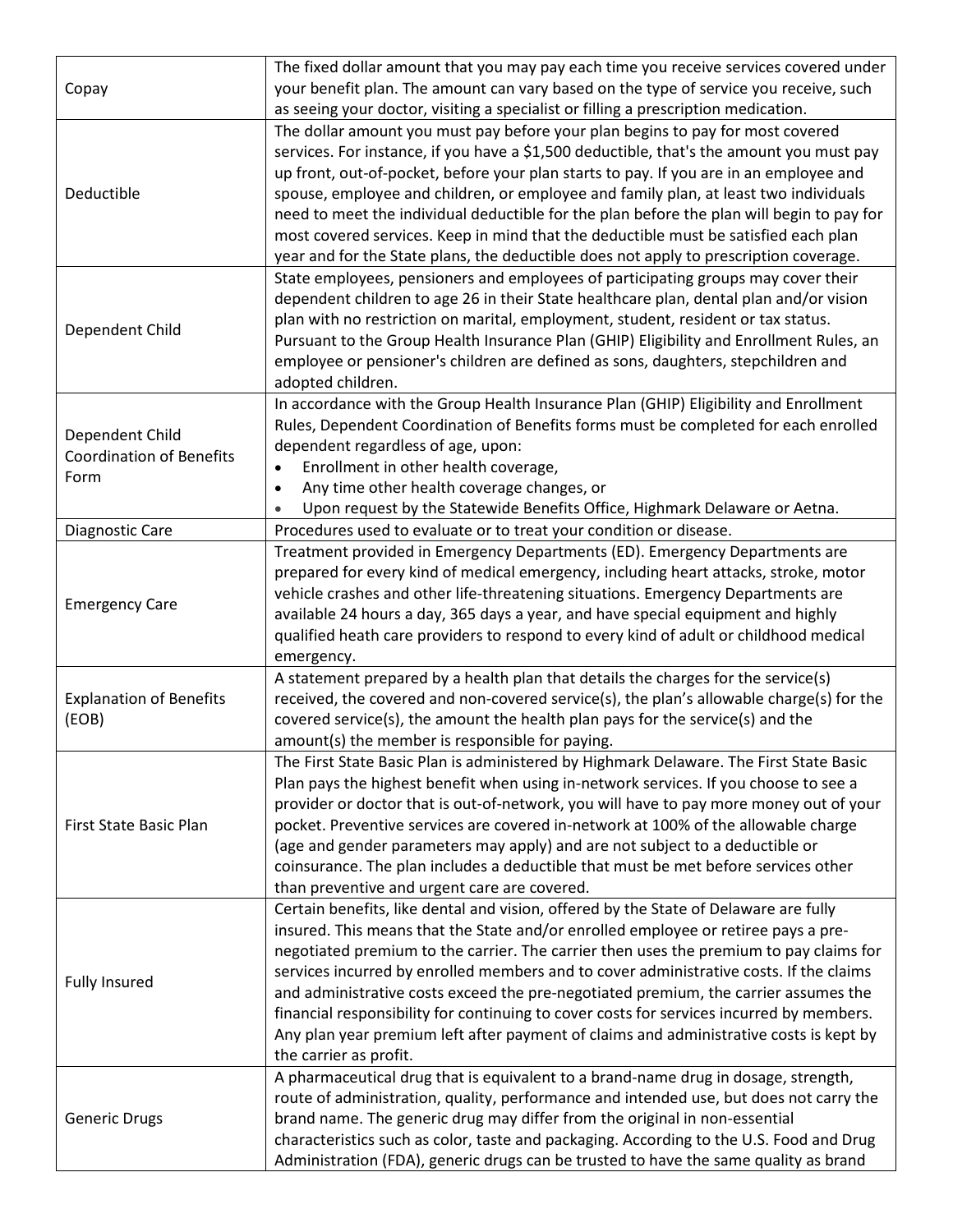|                                              | name drugs. Typically, generic medications are less expensive because the patent has<br>expired on the name brand version, so a generic version can be made without the                                                                                                                                                                                                                                                                                                                                                                                                                |
|----------------------------------------------|----------------------------------------------------------------------------------------------------------------------------------------------------------------------------------------------------------------------------------------------------------------------------------------------------------------------------------------------------------------------------------------------------------------------------------------------------------------------------------------------------------------------------------------------------------------------------------------|
|                                              | added expense of research and development.                                                                                                                                                                                                                                                                                                                                                                                                                                                                                                                                             |
| <b>GHIP</b>                                  | State of Delaware Group Health Insurance Plan (GHIP)                                                                                                                                                                                                                                                                                                                                                                                                                                                                                                                                   |
| <b>Health Reimbursement</b><br>Account (HRA) | A notional account funded by your employer, used to pay for out-of-pocket medical<br>costs like copayments and deductibles. The State Aetna CDH Gold Plan includes a HRA<br>Fund. Unused amounts roll over to the next year as long as you remain in the CDH Gold<br>Plan; however, you can never receive cash for any amounts in the account nor can you<br>transfer the account balance if you change employers or leave the CDH Gold Plan.                                                                                                                                          |
| <b>Healthy Lifestyles</b>                    | Combination of behaviors that reduce health risk factors, including regular exercise,<br>proper nutrition, avoidance of tobacco, moderation of alcohol use, preventive care, and<br>active management of chronic conditions.                                                                                                                                                                                                                                                                                                                                                           |
| <b>High-Quality Healthcare</b>               | Healthcare that meets nationally recognized standards of care established by various<br>governmental and non-governmental healthcare organizations (e.g., Agency for<br>Healthcare Research and Quality (AHRQ), National Committee of Quality Assurance<br>(NCQA), The Leapfrog Group).                                                                                                                                                                                                                                                                                                |
| HMO Plan                                     | The Health Maintenance Organization (HMO) Plan is an in-network only plan<br>administered by Aetna and offers local and national network access. The plan does not<br>have a deductible. Primary Care Physician (PCP) selection is required since your PCP will<br>assist in managing your care with your other healthcare providers. Referrals are<br>required for certain services and are obtained through your PCP. Preventive services are<br>covered at 100% of the allowable charge (age and gender parameters may apply) and<br>are not subject to a copayment or coinsurance. |
| In-Network                                   | Doctors, hospitals, labs and other providers that a health insurer has contracted with to<br>provide healthcare services to its members. You usually pay less when you utilize<br>providers that are "in-network."                                                                                                                                                                                                                                                                                                                                                                     |
| Inpatient                                    | A person in a hospital, skilled nursing home or other facility for an overnight stay.                                                                                                                                                                                                                                                                                                                                                                                                                                                                                                  |
| Livongo                                      | A FREE diabetes monitoring program that provides access to coaches that are Certified<br>Diabetes Educators to help with diabetes management. The program is available to<br>employees, pensioners and their covered spouses and dependent children living with<br>type 1 or type 2 diabetes who are enrolled in a State of Delaware Aetna or Highmark<br>Delaware health plan and includes a meter, test strips and access to Diabetes Response<br>Specialists who are available 24/7.                                                                                                |
| Medical Aid Unit (MAU)                       | Urgent Care Facilities that treat injuries or illnesses that are not life-threatening, but<br>require care within a few hours or the same day. With a MAU, you don't need an<br>appointment, and you may avoid the longer waits you might find at a busy Emergency<br>Department (ED).                                                                                                                                                                                                                                                                                                 |
| <b>Medically Necessary</b>                   | Care, required to identify or treat a condition, which:<br>is consistent with the symptoms or treatment of the condition<br>٠<br>meets the standards of accepted practice<br>$\bullet$<br>is not solely for anyone's convenience, and<br>$\bullet$<br>is the most appropriate supply or level of care which can be safely provided. For<br>$\bullet$<br>inpatient care, it means the care cannot be safely provided as an outpatient.                                                                                                                                                  |
| myBenefitsMentor®                            | An online consumer decision tool available to State of Delaware employees and non-<br>Medicare Pensioners (may not be available in certain situations). The tool is designed to<br>help members make the best selection from the four health plans offered by the State.                                                                                                                                                                                                                                                                                                               |
| Network                                      | Doctors, hospitals, labs and other providers that a health insurer has contracted with to<br>provide healthcare services to its members. You usually pay less when you utilize<br>providers that are "in-network." You may pay extra if you see a provider who is "out-of-<br>network."                                                                                                                                                                                                                                                                                                |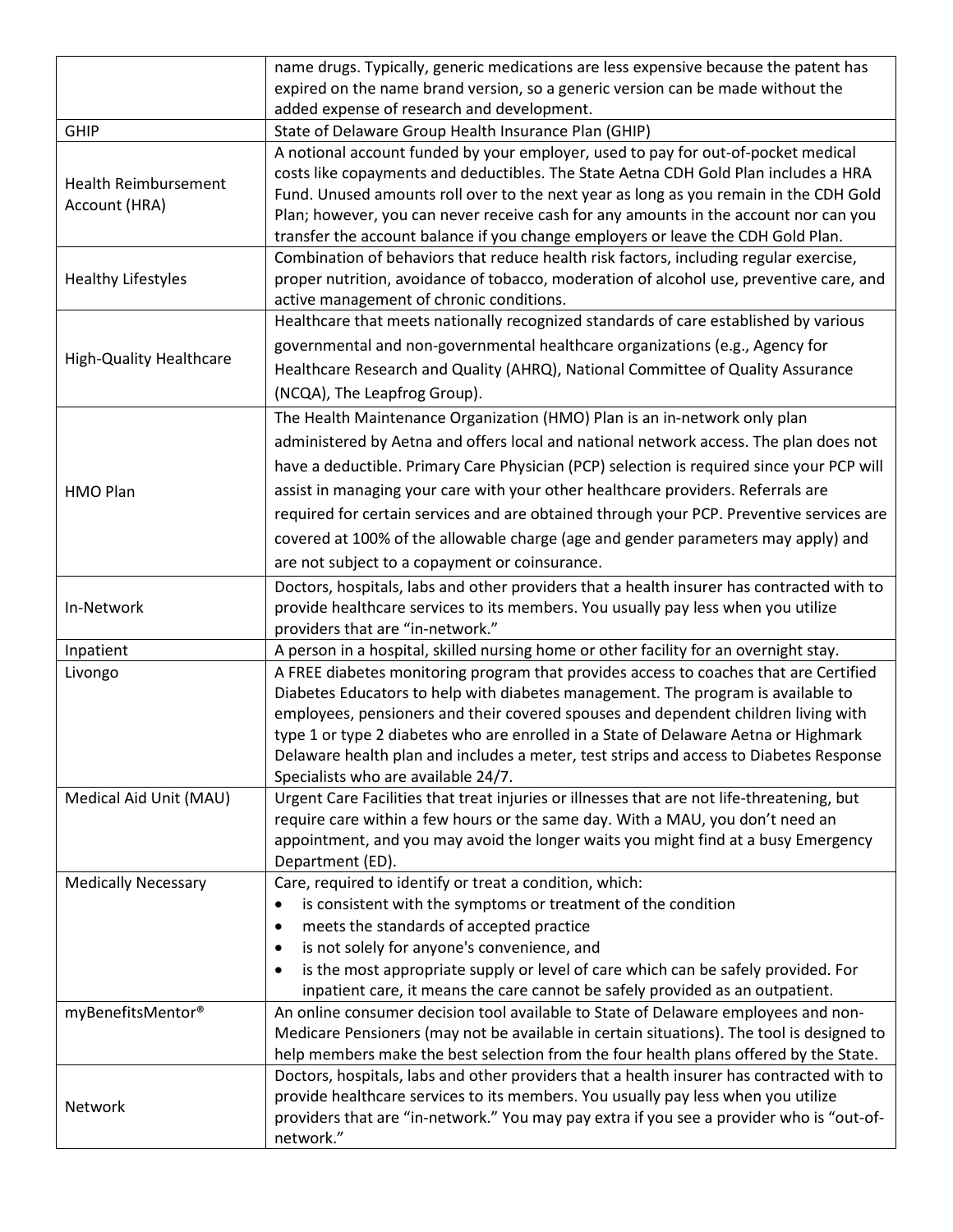| Network Provider                                        | A doctor, hospital, lab or other provider that an insurance company has contracted with<br>as a participant in a network to provide healthcare services to its members.                                                                                                                                                                                                                                                                                                                                                                                                                                                                                                                                                                                                                                                                                                                  |
|---------------------------------------------------------|------------------------------------------------------------------------------------------------------------------------------------------------------------------------------------------------------------------------------------------------------------------------------------------------------------------------------------------------------------------------------------------------------------------------------------------------------------------------------------------------------------------------------------------------------------------------------------------------------------------------------------------------------------------------------------------------------------------------------------------------------------------------------------------------------------------------------------------------------------------------------------------|
| <b>Never Events</b>                                     | Serious errors in the delivery of healthcare services that should never happen to a<br>patient, such as surgery performed on the wrong body part or on the wrong patient,<br>leaving a foreign object inside a patient after surgery, or discharging an infant to the<br>wrong person.                                                                                                                                                                                                                                                                                                                                                                                                                                                                                                                                                                                                   |
| Non-Hospital Affiliated<br><b>Freestanding Facility</b> | An entity that provides healthcare services and that is neither associated with, nor a<br>department of, a hospital. Generally speaking, costs for services (i.e., lab and<br>imaging/radiology) are lower at these facilities compared to hospital affiliated ones.<br>Note: Physically separate facilities either on or off the campus of a hospital and that are<br>associated with a hospital, are not considered non-hospital affiliated freestanding<br>facilities.                                                                                                                                                                                                                                                                                                                                                                                                                |
| Open Enrollment                                         | The only time of the year you can enroll or make changes to your benefit elections,<br>unless you experience a qualifying event.                                                                                                                                                                                                                                                                                                                                                                                                                                                                                                                                                                                                                                                                                                                                                         |
| Out-of-Network                                          | Doctors, hospitals, labs and other providers that a health insurer has not contracted<br>with to provide healthcare services to its members. You usually pay more when you<br>utilize providers that are "out-of-network." You may also be responsible for amounts<br>billed by an out-of-network provider that are above the allowable charge covered by<br>the health plan.                                                                                                                                                                                                                                                                                                                                                                                                                                                                                                            |
| Out-of-Pocket Limit (Max)                               | The most you could pay during a coverage period (usually one plan year) for your share<br>of the cost of covered services. This limit helps you plan for healthcare expenses.                                                                                                                                                                                                                                                                                                                                                                                                                                                                                                                                                                                                                                                                                                            |
| Outpatient                                              | A person receiving care while not an inpatient.                                                                                                                                                                                                                                                                                                                                                                                                                                                                                                                                                                                                                                                                                                                                                                                                                                          |
| <b>Patient Safety</b>                                   | The prevention of errors, injuries, accidents, and other preventable harm (i.e.,<br>infections) to a patient during the process of health care and reduction of risk of<br>unnecessary harm associated with health care.                                                                                                                                                                                                                                                                                                                                                                                                                                                                                                                                                                                                                                                                 |
| Plan Administrator                                      | The contracted vendor(s) who manage the healthcare plan(s) for the GHIP. This includes<br>providing a network of doctors, hospitals, labs and other providers, processing claims<br>and providing member support services and tools.                                                                                                                                                                                                                                                                                                                                                                                                                                                                                                                                                                                                                                                     |
| Premiums                                                | The amounts paid to the Group Health Insurance Plan (GHIP) for coverage. In most<br>instances, the employee or pensioner pays a portion of the premium and the employer<br>or former employer (the State or participating group employer) pays a portion. The<br>amount paid by the employee or pensioner is deducted from their paycheck or pension<br>check.                                                                                                                                                                                                                                                                                                                                                                                                                                                                                                                           |
| <b>Preventive Care</b>                                  | Medical care that is rendered not for a specific complaint but focused on prevention<br>and early detection of disease. Preventive care is one of the most important ways to<br>keep you and your family healthy. Examples include: annual physical exam; OB/GYN<br>exam; cancer screening, including mammograms and colonoscopies; flu, pneumonia<br>and other shots (age parameters may apply); and preventive medications such as<br>aspirin to prevent cardiovascular events. Preventive or routine care is not the same as<br>diagnostic care. Most preventive care is covered at 100% (meaning no charge) to<br>covered members through their State health and prescription plan. Check your plan for<br>details and prior authorizations. Preventive care must be submitted to the plan<br>administrator for payment as preventive in order for the plan to pay 100% of the cost. |
| Primary Care Provider<br>(PCP)<br>Provider              | PCPs can be family practitioners, pediatricians, internists, geriatricians and nurse<br>practitioners and physician assistants. A PCP is your regular, go-to healthcare provider<br>that takes care of you in non-emergency situations and provides general primary care<br>services, exclusive of any areas of specialty (e.g. cardiology, oncology, nephrology).<br>PCPs treat common illnesses and injuries and help you find the right kind of doctor if<br>you have a complicated health issue. If your plan requires you to select a PCP, be sure<br>to use the plan administrator's search tools to find the best PCP.<br>A doctor, hospital, lab or other provider that offers healthcare services.                                                                                                                                                                              |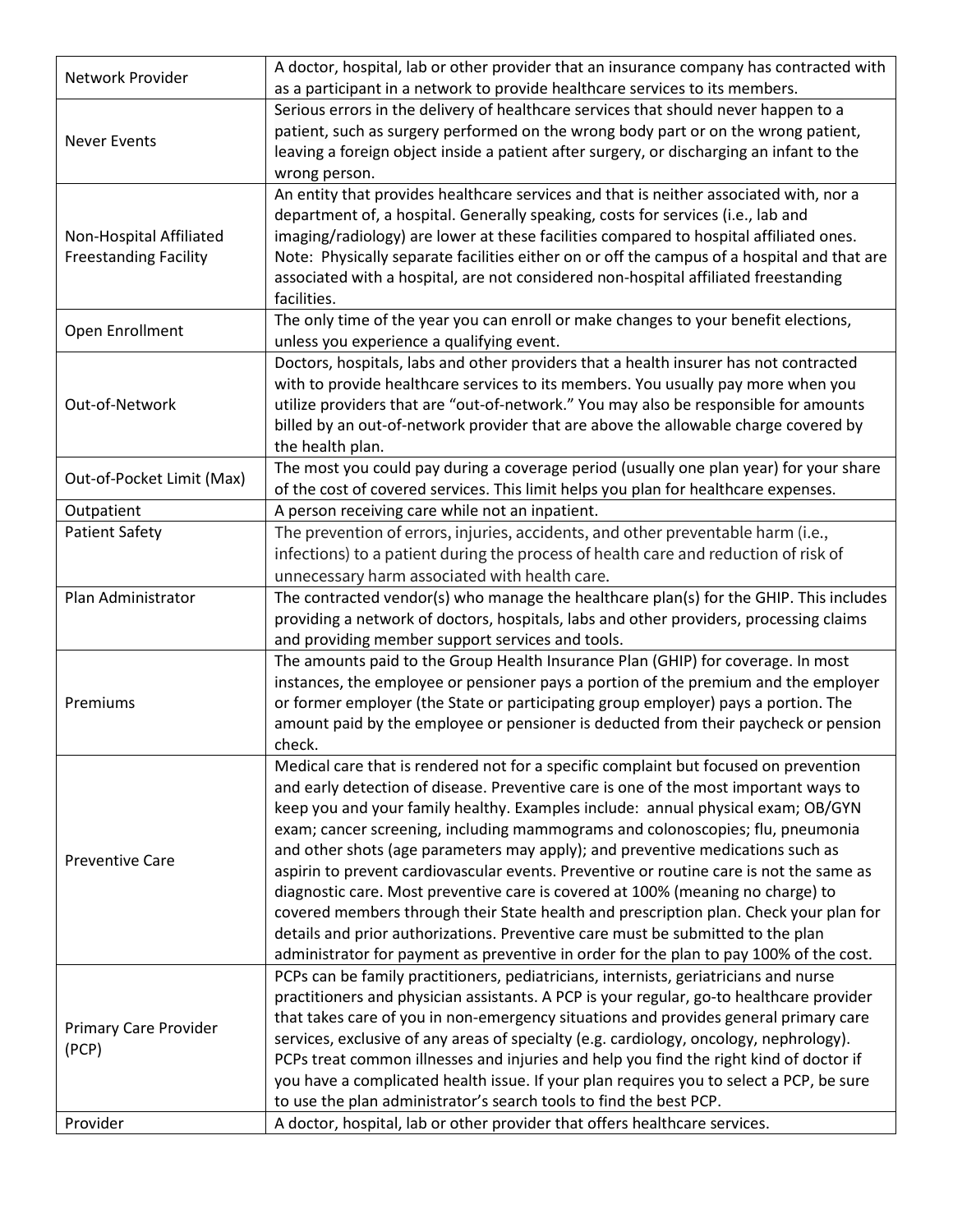| <b>Qualifying Event</b>                            | Other than during Open Enrollment, you may not make changes at any other time of<br>the year to your benefit elections unless you experience a Qualifying Event. Qualifying<br>Events which are life events that allow you to make changes during the plan year other<br>than during Open Enrollment include, but may not be limited to, birth or adoption of a<br>child; marriage/civil union; divorce; employment of spouse; involuntary loss of spouse's<br>coverage; spouse's employment termination; child now eligible for coverage; death of a<br>spouse or dependent; or spouse becomes a State employee.<br>Authorization or permission from your Primary Care Provider (PCP) to receive care from                                                                                                                                                                                                                                                                                                                                                                                      |
|----------------------------------------------------|--------------------------------------------------------------------------------------------------------------------------------------------------------------------------------------------------------------------------------------------------------------------------------------------------------------------------------------------------------------------------------------------------------------------------------------------------------------------------------------------------------------------------------------------------------------------------------------------------------------------------------------------------------------------------------------------------------------------------------------------------------------------------------------------------------------------------------------------------------------------------------------------------------------------------------------------------------------------------------------------------------------------------------------------------------------------------------------------------|
| Referral                                           | a specialist or provider other than your PCP. You may also need a Referral for services<br>like lab work or imaging. Members enrolled in the Aetna HMO must obtain referrals for<br>most services not provided by their PCP in order for the services to be covered under<br>the plan.                                                                                                                                                                                                                                                                                                                                                                                                                                                                                                                                                                                                                                                                                                                                                                                                           |
| Self-Insured                                       | The State Group Health Insurance Plan (GHIP) is self-insured. This means that the State<br>pays claims for services received by members and contracts with carriers for<br>administrative services only. The State assumes financial risk for providing health and<br>prescription benefits to members. In other words, the State budgets a certain amount<br>for the expected claims and administrative services of the GHIP members each fiscal<br>year. If the expenses are greater than the budgeted amount, the GHIP will have a deficit<br>and the State must provide additional funding to the GHIP if there are not enough funds<br>in reserve to pay for actual expenses. The GHIP is a large, self-insured plan and using<br>historical data, is able to estimate with a high degree of accuracy, the cost of claims and<br>budget appropriately. While not an exact science, as a large employer, the State has a<br>greater ability to implement program efficiencies and keep premiums lower by offering<br>health and prescription benefits to members under a self-insured model. |
| Special Medicfill Plan                             | Medicare supplement coverage (also known as Medigap) is available to State<br>pensioners, spouses and dependents who are enrolled in Medicare Parts A and B<br>coverage. Special Medicfill covers services which are not covered under Medicare Parts<br>A and B. State pensioners, spouses and dependents enrolled in Medicare Parts A and B<br>for primary medical coverage and also eligible for or enrolled in the Highmark Delaware<br>Special Medicfill plan DO NOT make changes in Special Medicfill coverage until a<br>separate Open Enrollment period available each fall for the following January. The<br>Special Medicfill Plan is not available to active State employees or active employee<br>spouses.                                                                                                                                                                                                                                                                                                                                                                           |
| Specialist                                         | A provider who focuses on a particular area of medicine or a group of patients to<br>prevent, diagnose, manage or treat certain types of symptoms and conditions.                                                                                                                                                                                                                                                                                                                                                                                                                                                                                                                                                                                                                                                                                                                                                                                                                                                                                                                                |
| Spousal Coordination of<br><b>Benefits Form</b>    | If you cover your spouse in one of the State's Group Health Insurance non-Medicare<br>health plans, you MUST complete a Spousal Coordination of Benefits Form upon initial<br>enrollment, each year during your Open Enrollment period, and anytime your spouse's<br>employment or insurance status changes.                                                                                                                                                                                                                                                                                                                                                                                                                                                                                                                                                                                                                                                                                                                                                                                     |
| Spousal Coordination of<br><b>Benefits Policy</b>  | This policy became effective on January 1, 1993 for a spouse who is eligible for<br>healthcare coverage through his or her own employer. Effective July 1, 2011, the<br>Spousal Coordination of Benefits Policy became applicable to retiree healthcare<br>coverage available to a spouse through his or her employer from whom he or she is<br>collecting a pension benefit.                                                                                                                                                                                                                                                                                                                                                                                                                                                                                                                                                                                                                                                                                                                    |
| Spouse                                             | A person to whom you are married or partnered in a civil union, pursuant to the laws of<br>the jurisdiction.                                                                                                                                                                                                                                                                                                                                                                                                                                                                                                                                                                                                                                                                                                                                                                                                                                                                                                                                                                                     |
| <b>State Employee Benefits</b><br>Committee (SEBC) | A Committee comprised of members of various State agencies, union representatives<br>and elected officials responsible for the management of employee benefits. The<br>Statewide Benefits Office (SBO) functions as the administrative arm of the SEBC by<br>executing the decisions made by the Committee and overseeing the day-to-day<br>operations of the benefit programs.                                                                                                                                                                                                                                                                                                                                                                                                                                                                                                                                                                                                                                                                                                                  |